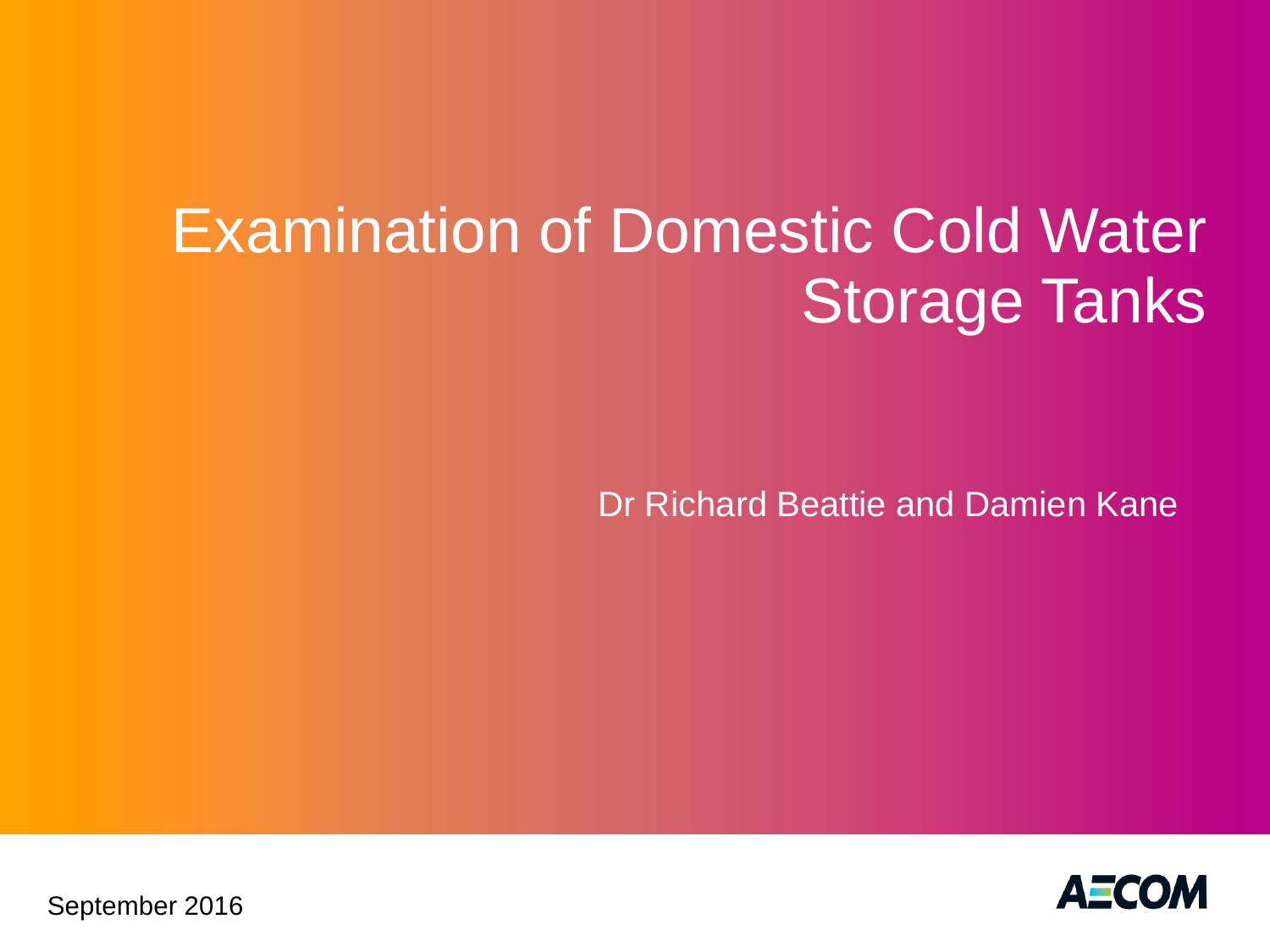#### **Domestic cold water storage tanks -**

- 1. Aim
- 2. Design methodology
- 3. Water quality standards and regulations
- 4. Potential causes of cold water tank failure
- 5. Mitigation measures
- 6. Summary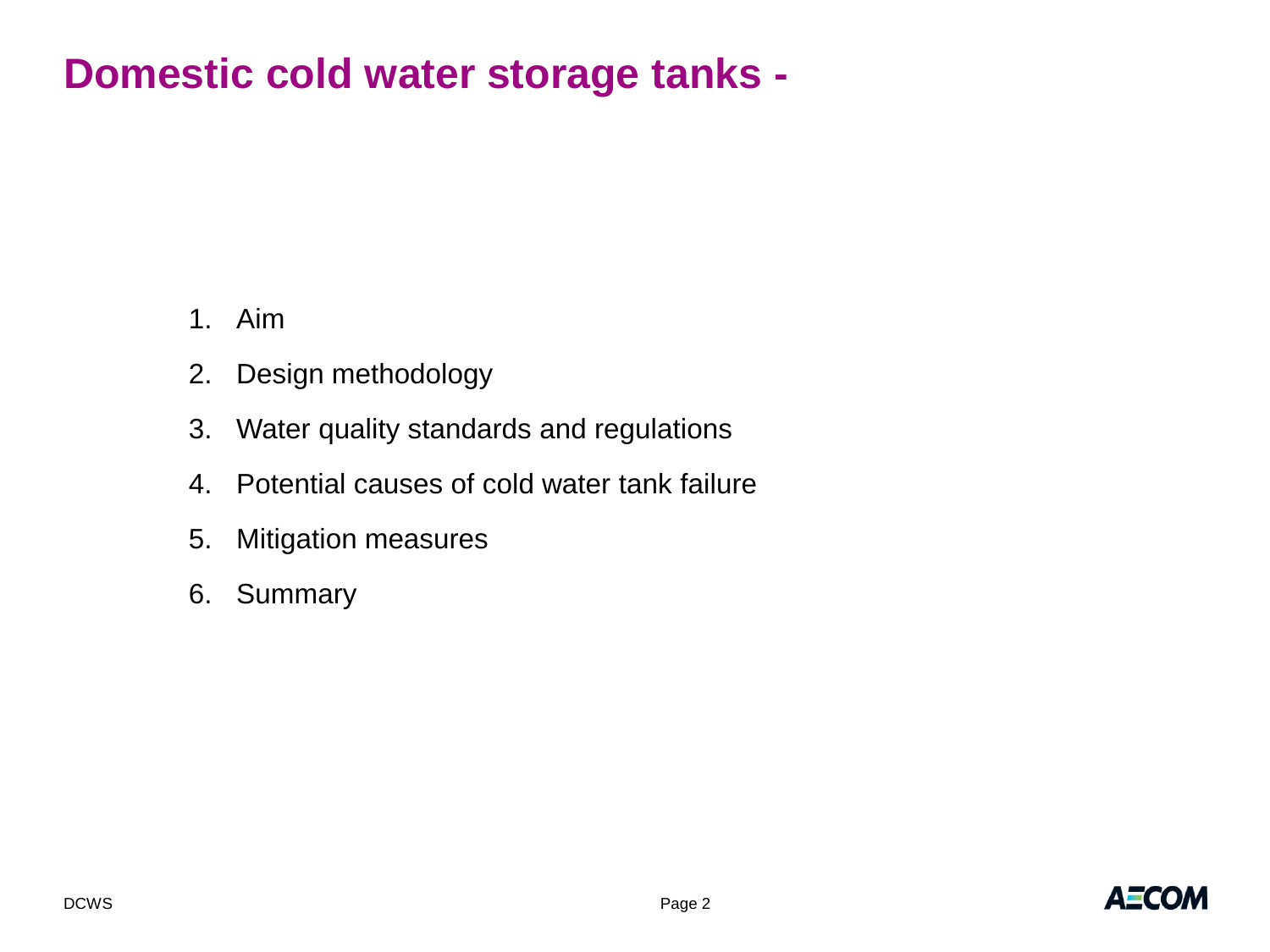#### **Domestic cold water storage tanks– Aim**

To highlight how various parameters may contribute to the performance

of cold water storage tanks.

This examination comprised of three parts:

- 1. To study the methodology used;
- 2. Examine potential causes of cold water tank failure;
- 3. To suggest potential mitigation measures to maintain acceptable cold water system quality.

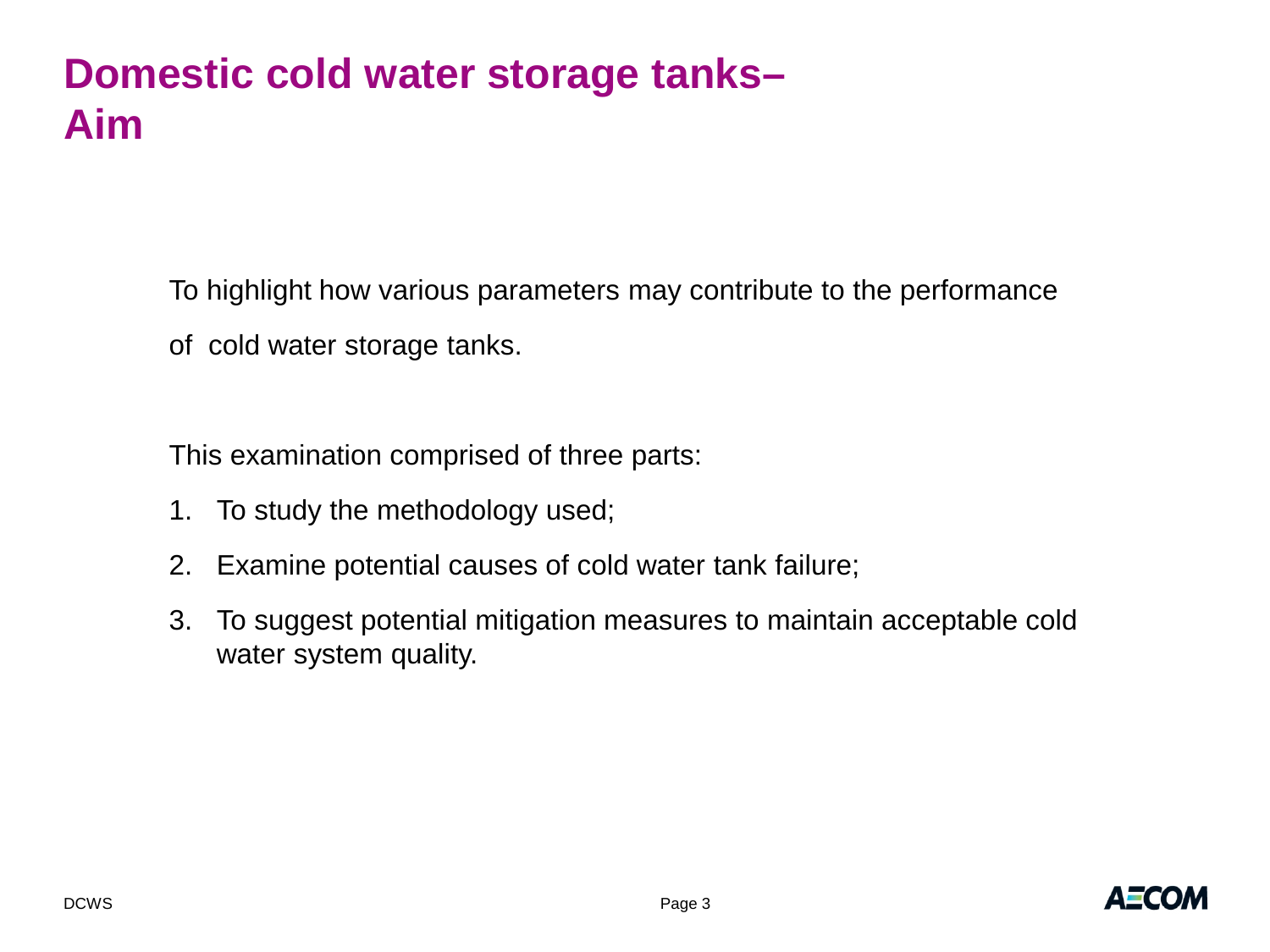# **Domestic cold water storage tanks-Water system types**



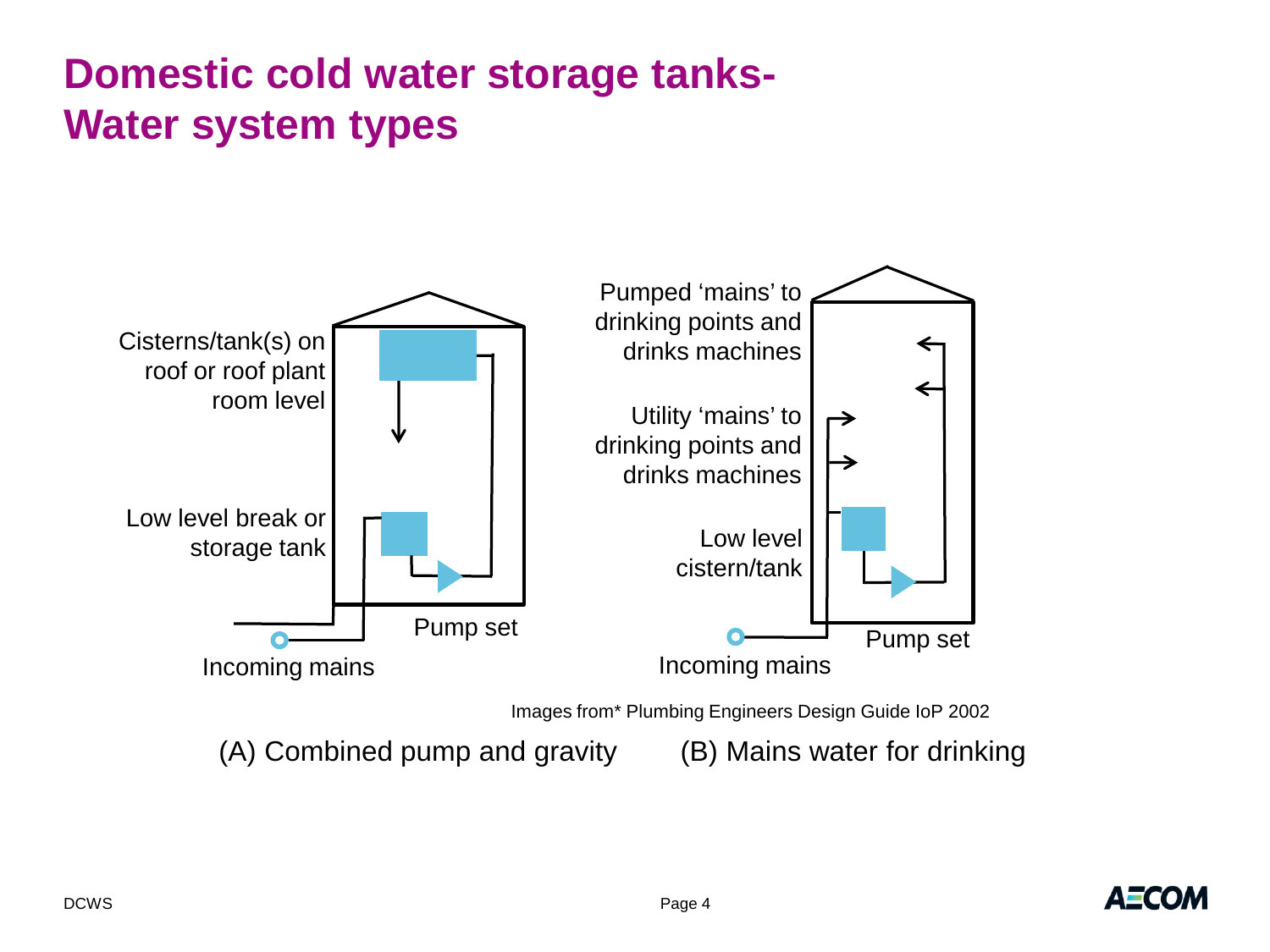# **Domestic cold water storage tanks– Sizing methodology**

There is evidence to suggest that using industry practice guidelines can result in over sized/failed storage tanks as a number of buildings have had to decommission installed tanks.

Design Guides for water storage quantities: IoP, SHTM-04:01, CIBSE Guide G



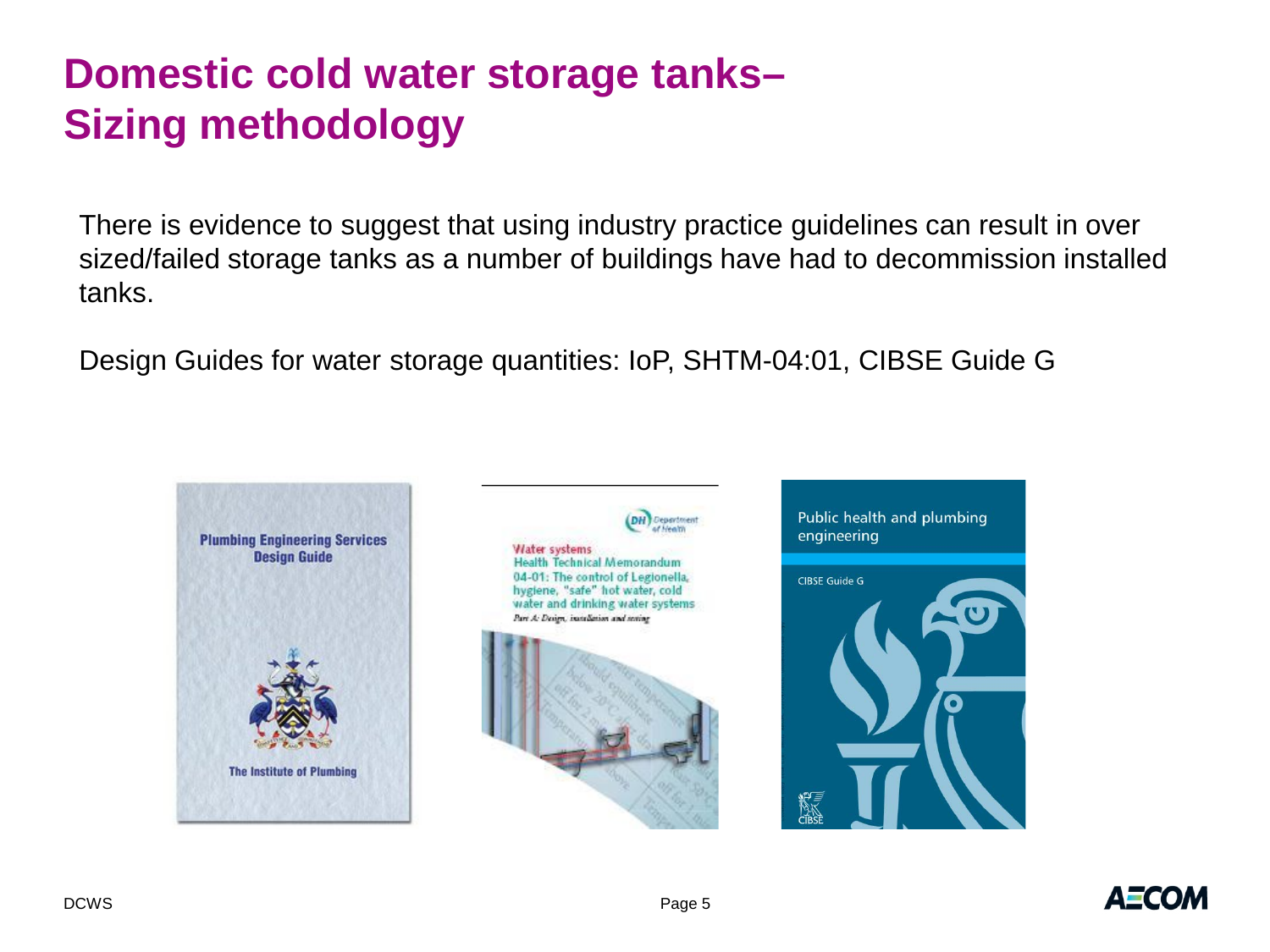# **Domestic cold water storage tanks– Sizing methodology**

The volume of stored water is obtained from:

Storage volume = 
$$
\begin{pmatrix} \text{number of} \\ \text{person} \end{pmatrix} x \begin{pmatrix} \text{litres per} \\ \text{person} \end{pmatrix} x \begin{pmatrix} \text{number of} \\ \text{days'storage} \\ (\text{or } \% \text{ of } 1 \text{ days supply}) \end{pmatrix}
$$

| <b>Type of building</b>  | <b>Demand (litre)</b><br><b>CIBSE Guide G</b> | <b>Demand (litre)</b><br><b>SHTM04:01</b> | <b>Basis of demand</b> |
|--------------------------|-----------------------------------------------|-------------------------------------------|------------------------|
| <b>Hospitals</b>         |                                               |                                           |                        |
| <b>District general</b>  | 600                                           | Acute 299-978                             | <b>Bed</b>             |
| <b>Surgical ward</b>     | 250                                           | Specialist 319-531                        | <b>Bed</b>             |
| <b>Medical ward</b>      | 220                                           | Long stay 180-306                         | <b>Bed</b>             |
| <b>Schools</b>           |                                               |                                           |                        |
| <b>Nursery</b>           | 15                                            |                                           | Pupil                  |
| <b>Primary</b>           | 15                                            |                                           | Pupil                  |
| <b>Secondary</b>         | 20                                            |                                           | Pupil                  |
| <b>Offices</b>           |                                               |                                           |                        |
| <b>With canteen</b>      | 45                                            |                                           | Person                 |
| <b>Without canteen</b>   | 40                                            |                                           | Person                 |
| <b>Hotels</b>            |                                               |                                           |                        |
| <b>Budget</b>            | 135                                           |                                           | Bedroom                |
| <b>Travel Inn</b>        | 150                                           |                                           | Bedroom                |
| <b>Sports Facilities</b> |                                               |                                           |                        |
| <b>Swimming pool</b>     | 20                                            |                                           | Person                 |
| <b>Field sports</b>      | 35                                            |                                           | Person                 |

**Table 1:** Recommendations of water storage quantities.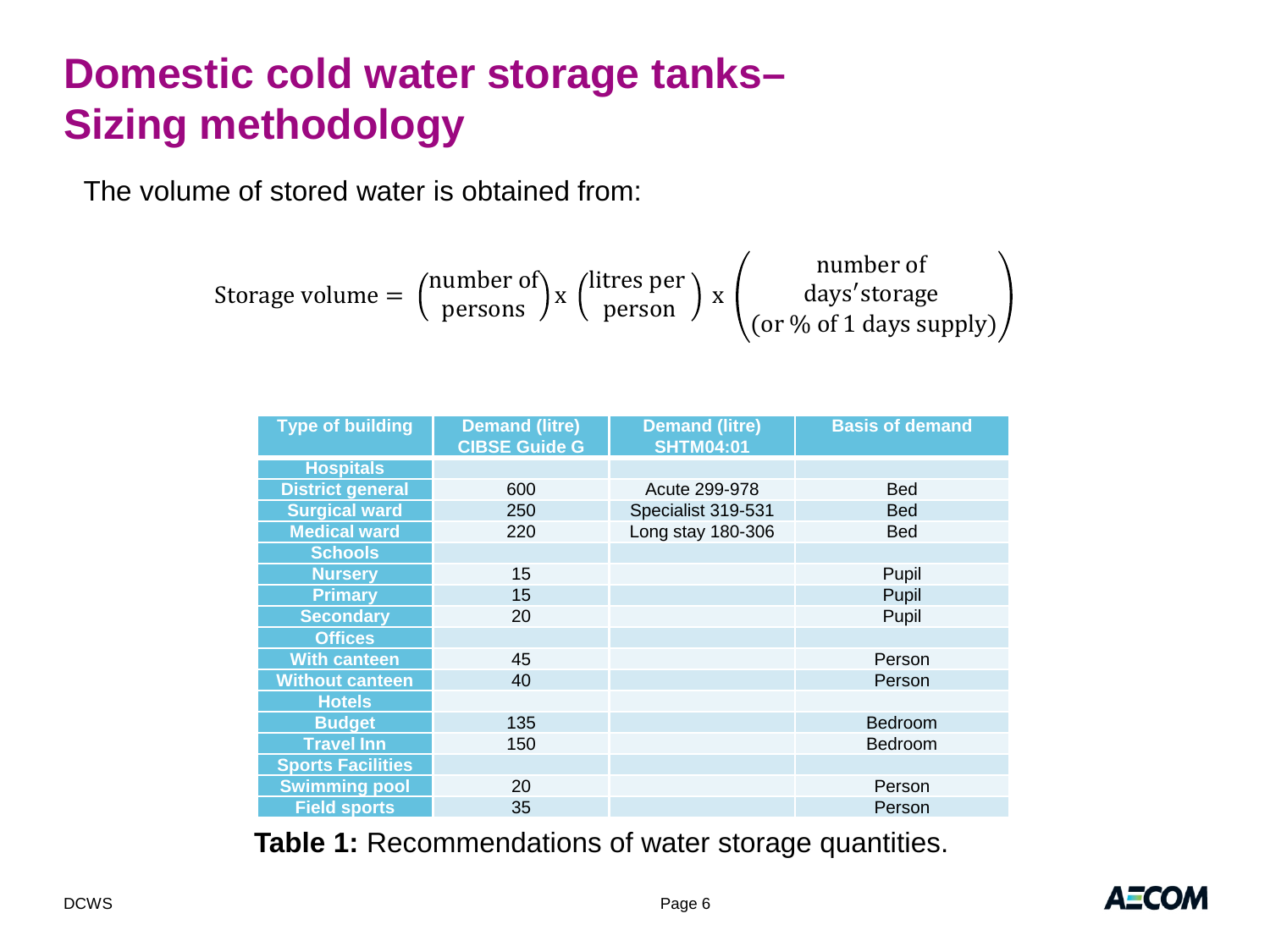# **Domestic cold water storage tanks– Sizing methodology**

| <b>Type of Building</b>  | % of the daily demand |  |
|--------------------------|-----------------------|--|
| <b>Hospital</b>          | 50%                   |  |
| <b>Schools</b>           | 50%                   |  |
| <b>Offices</b>           | $0 - 50%$             |  |
| <b>Hotels</b>            | 50%                   |  |
| <b>Sports Facilities</b> | $0 - 25%$             |  |

**Ref:** Institute of Plumbers

**Table 2:** Recommendations of water percentage stored.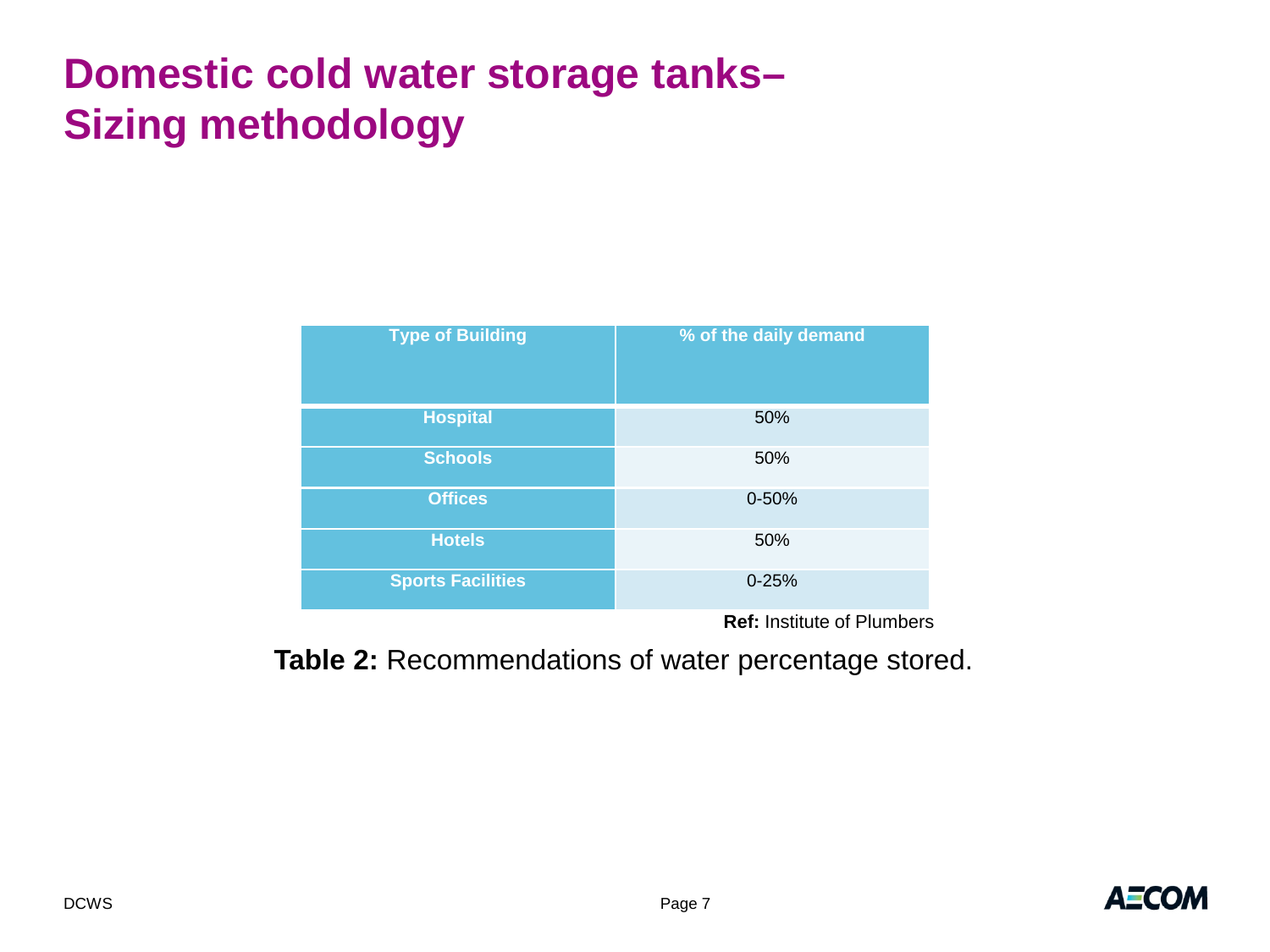#### **Domestic cold water storage tanks– Legionella / bacteria**

The Chartered Institute of Building Services Engineers Technical Memorandum TM13 '*The Control of Legionella'* identifies the following as temperatures for Legionella growth:

- 1. Dormant;  $0^{\circ}$ C to  $20^{\circ}$ C;
- 2. Will multiply;  $20^{\circ}$ C to  $45^{\circ}$ C;
- 3. Will not multiply and will die in time;  $50^{\circ}$ C to  $70^{\circ}$ C;
- 4. Not active: 70°C to 100°C.

The most favourable temperature, based on empirical data suggests that the ideal microbial growth and proliferation is  $36^{\circ}$ C.

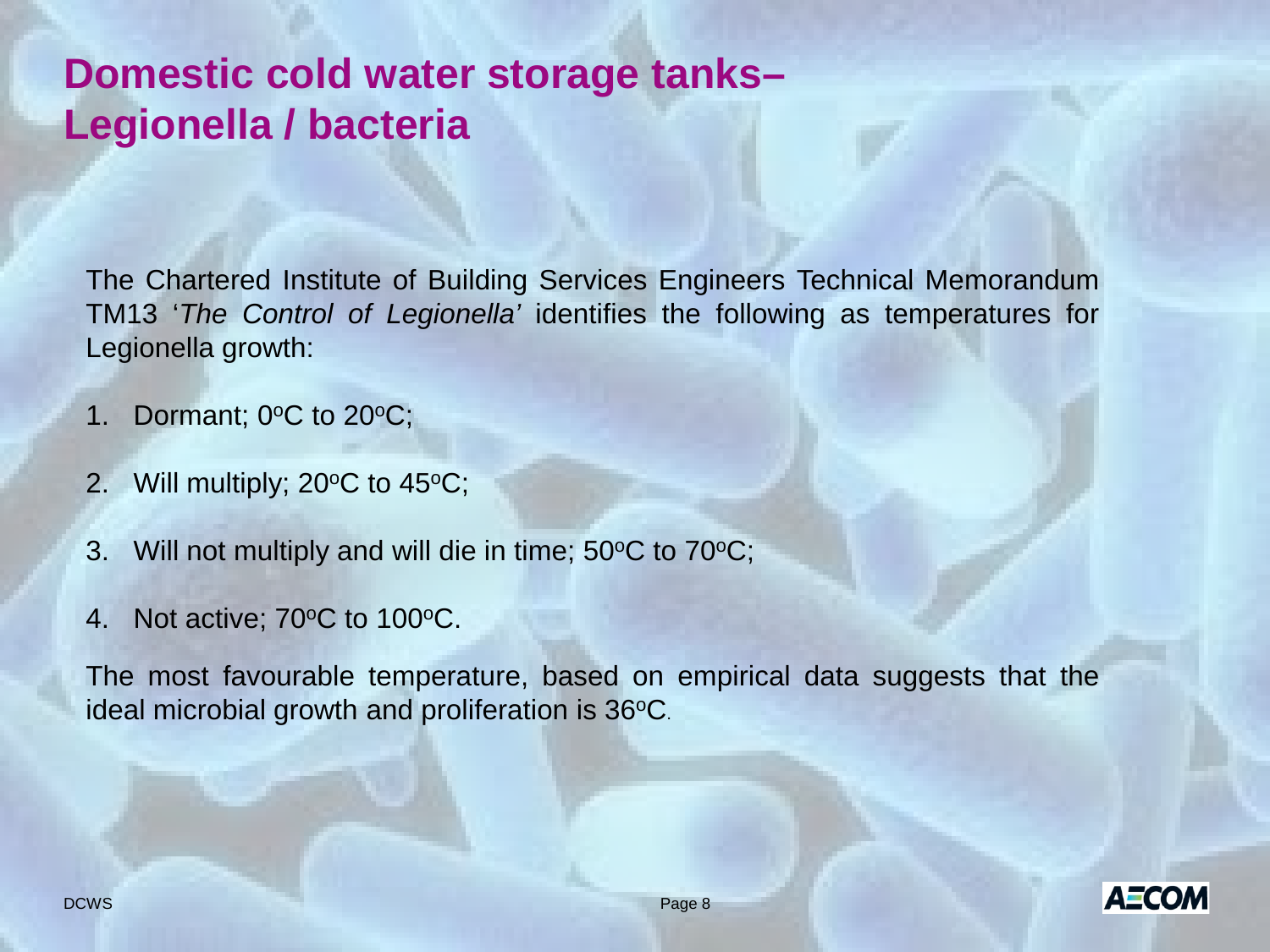### **Domestic cold water storage tanks– Legionella / bacteria**

Appliances such as, WHBs, sinks, WC's, drinking fountains, bib taps and urinals are not typically associated with aerosol sprays.

Certain groups of people are known to be more susceptible:

- 1. men;
- 2. over 45 year olds;
- 3. smokers, alcoholics;
- 4. diabetics;
- 5. immune compromised and
- 6. cancer or respiratory or kidney disease.

Obvious building where infection would prove catastrophic and potentially fatal is a hospital. The Department of Health have the Technical Memorandum HTM 04-01

BS 8580:2010 provides details of how to conduct a Legionella risk assessment.



**Vlater** systems Health Technical Memorandum 04-01: The control of Legionella. hygiene, "safe" hot water, cold water and drinking water systems Pare A: Design, installation and sessing



**AECOM** 

DCWS Page 9 (1995) And the state of the state of the state of the state of the state of the state of the state of the state of the state of the state of the state of the state of the state of the state of the state of the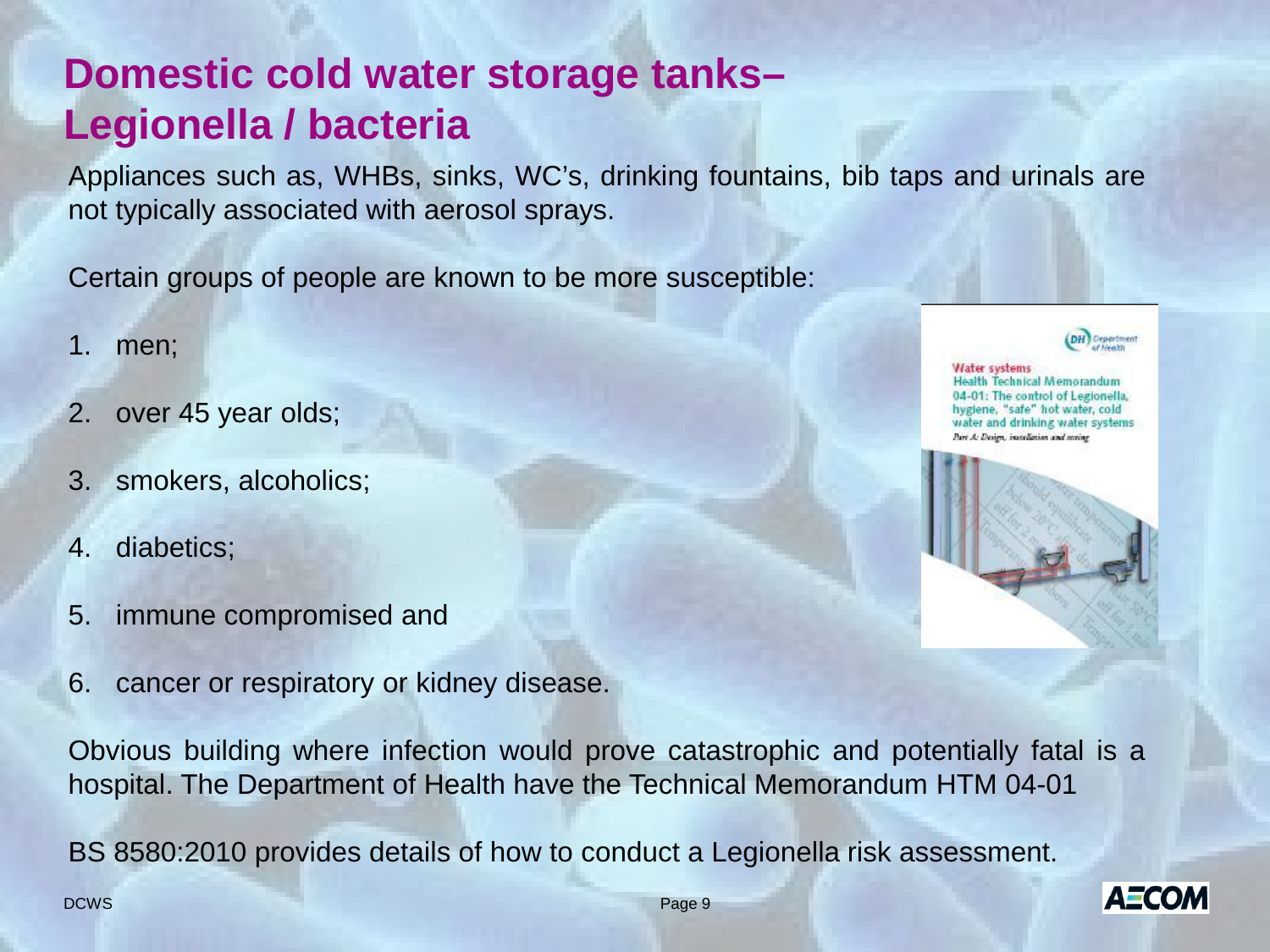### **Domestic cold water storage tanks– Water quality standards and regulations**

- 1. CIBSE TM13 *'Minimzing the risk of Legionnaires disease'* and BS8580:2010 *'Water quality- risk assessments for Legionella control'* requires CWS to be below 20°C after turned on 120s;
- 2. WRAS requires temperature below 25 °C;
- 3. UK Health and Safety Executives L8 requires temperature between 20°C and 45°C to be avoided.



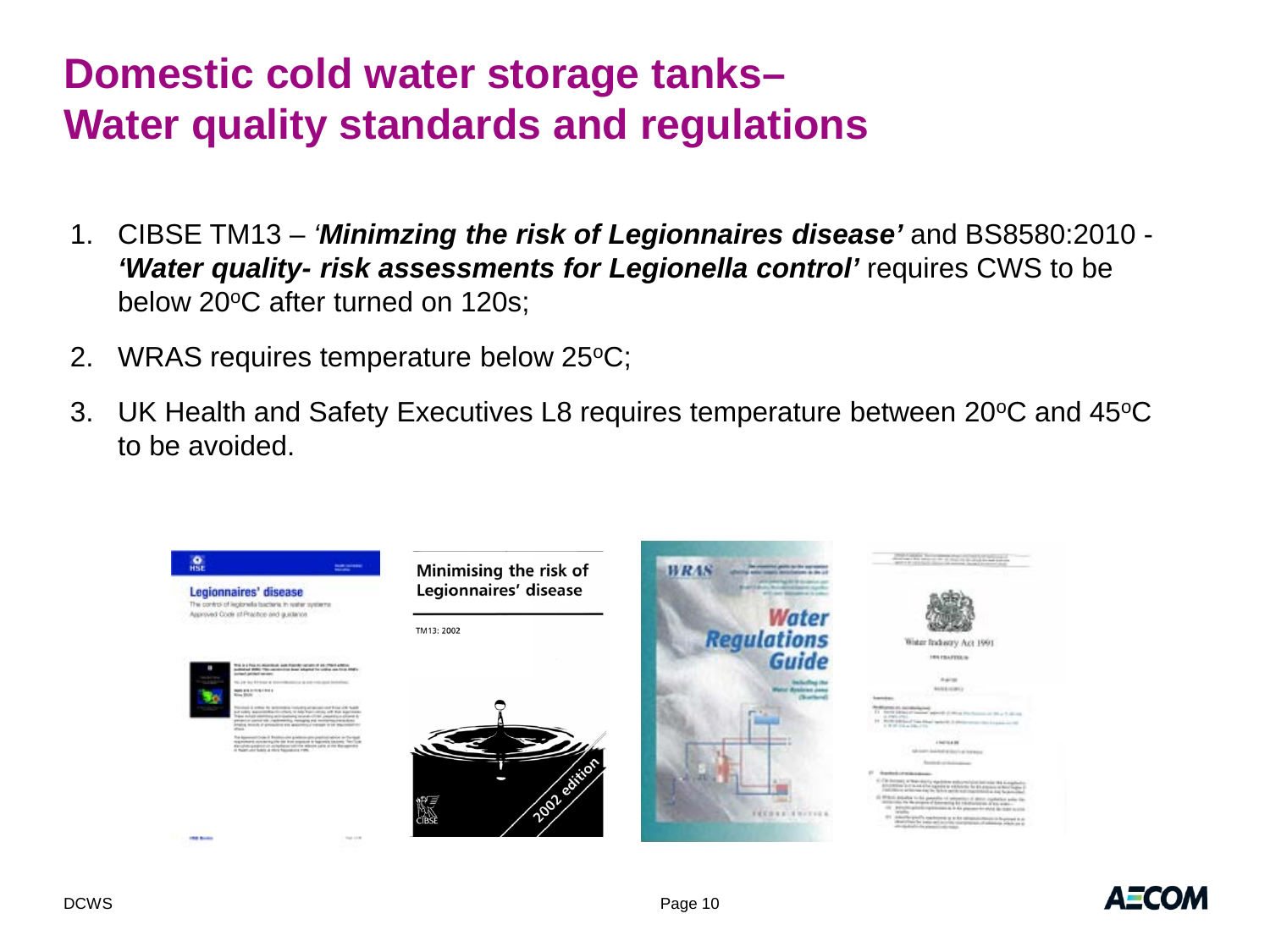### **Domestic cold water storage tanks– Potential causes of failure**

1. The possibility of over sizing the cold water storage tank;

2. A lack of temperature monitoring in the cold water tank, incoming mains and at the extremities of cold water pipe distribution;

3. Reduced periods of occupancy and demand such as at weekends and holidays. Seasonal variations in the occupancy of the building can result in longer standing times of water in the cold water storage tanks;

4. If the plant room where the cold water storage tanks is located and unventilated there may be the potential for cold water storage temperatures to increase when there are periods of low usage;

5. Insufficient separation between the heat generating plant and equipment e.g. boilers, hot water storage cylinders and the cold water storage tank room and a lack of appropriate ventilation in the plantroom housing heat generating plant and equipment;

6. If the occupancy levels in the building after handover is less than envisaged at design stage a lack of domestic water draw-off due to unoccupied spaces and infrequently used outlets may cause elevated temperatures;

7. Ease of access for maintenance;

8. Poor maintenance associated with periodic system flushing;

9. The use of flexible connections which can harbour biofilm;

10. Insufficient consideration of system dead legs;

11. The end user not implementing risk assessments and procedures to control the risk of Legionella.

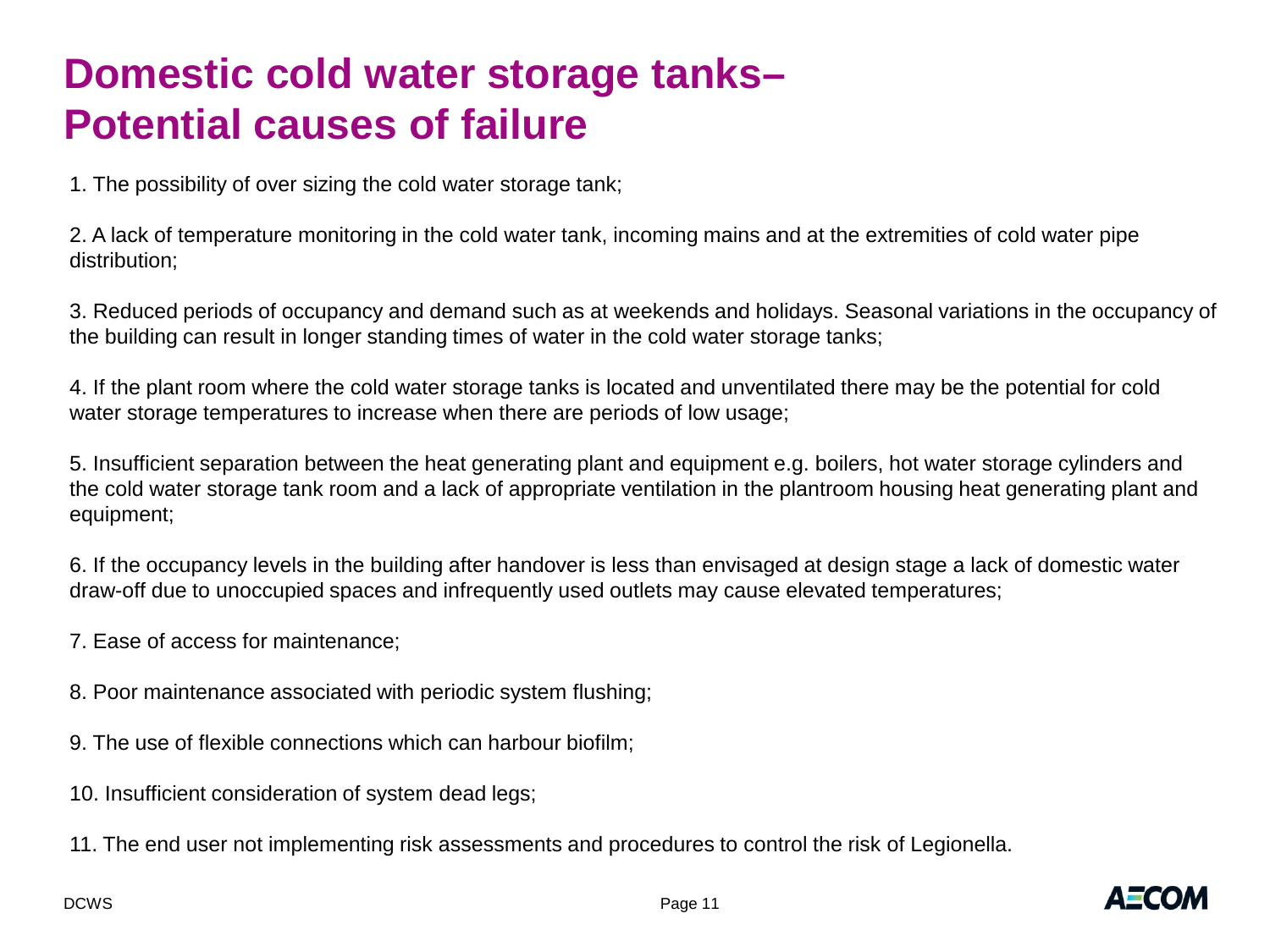# **Domestic cold water storage tanks– Potential mitigation measures**

1. Isolate and drain down one cold water storage tank section if it is a sectional tank as in hospitals. This will improve water turnover-to-demand;

2. The addition of chlorine dioxide CL02 dosing system to the domestic water services systems;

3. Provide a delayed action adjustable height ball valve in the water storage tanks to allow stored volumes to be adjusted if tanks are found to be too large;

4. Ensure appropriate controls and sensors are provided for monitoring domestic cold water consumption and cold water temperatures throughout the system;

5. Consider reducing cold water storage levels in buildings appropriate to the building type and anticipate demand (reduce from 24hr to 12hr storage);

6. Incorporate a 'soft landings' approach to help building users and operators adjust to their new facility and help them understand the building and associated systems design intent and operation;

7. Include seasonal commissioning in the contract to allow the systems to be adapted to seasonal variations and changes in user need;

8. Encourage clients to learn, for post occupancy evaluation, how the system and building are performing.

9. Industry review of current standards in relation to the design and sizing of cold water tanks, drawing on the experience of industry professionals and available live data across a wide range of building types and sectors;

10. Industry and academic research should investigate the variability of peak consumption over an extended period of time to allow for reassessment of current design codes;

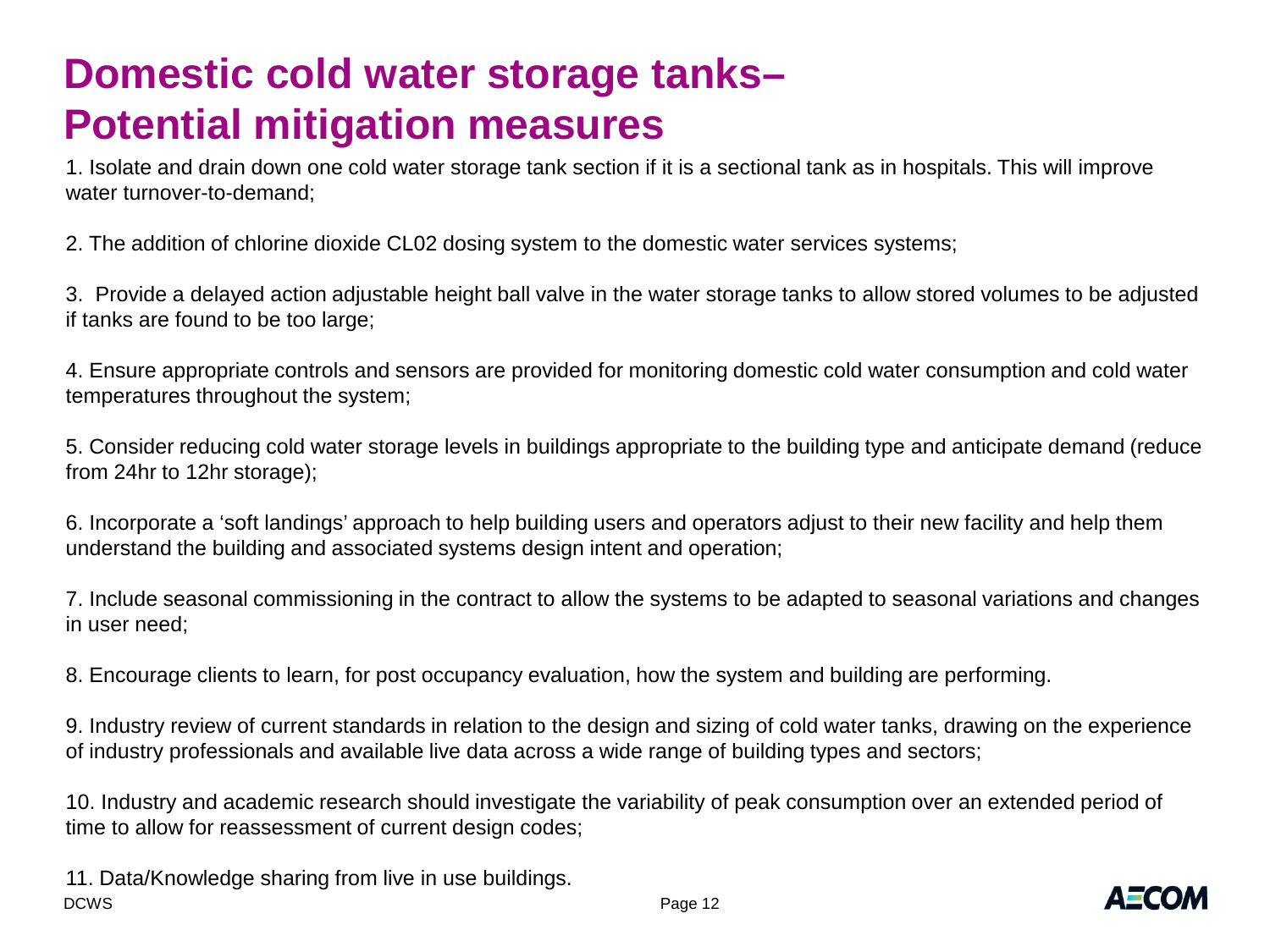# **Domestic cold water storage tanks– Summary**

#### We have reviewed here:

- 1. History of domestic services;
- 2. Current water standards and regulations;
- 3. Potential causes of tank failure and mitigation measures;
- 4. Suggestions for maintaining a healthier water supply to our clients;
- 5. Suggestion for promoting a culture of collaboration and knowledge sharing with the goal of benefitting the building services industry and our clients.